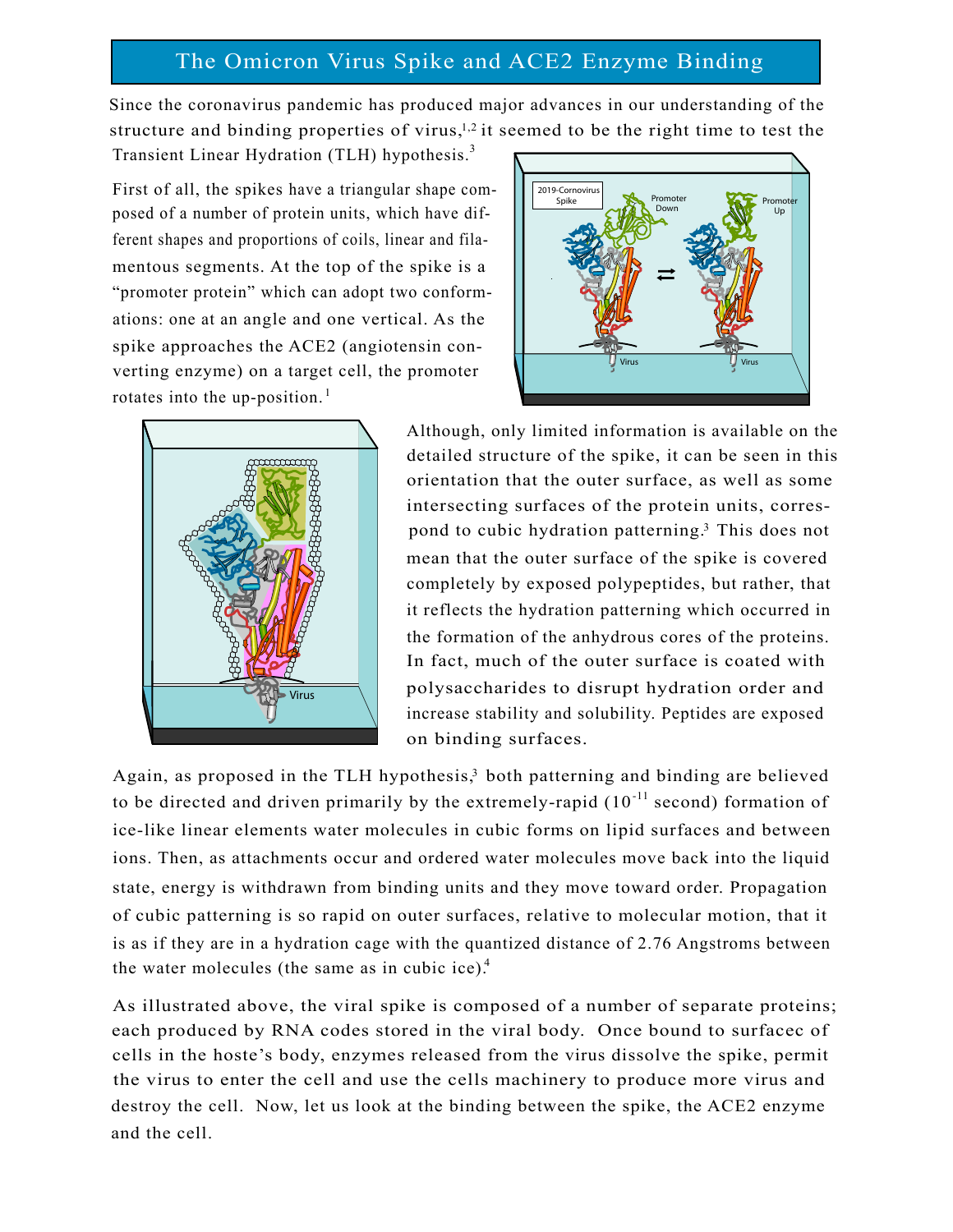ACE2-enzymes on surfaces of cells. Notice that the ACE2 enzyme is composed, Instead of binding directly to cells, the covid virus binds to blood-pressure-control almost entirely, of coils. Long helical coils in the lower protein provide linear strength to

the spike, but central proteins are composed primarily or linear segments, the central cores of all protein units of folded linear segments. Whether composed of coils are anhydrous with the ordered water, which directed their formation no longer there.<sup>3</sup> The orientation of the ACE2 enzyme, as shown, is not quite the same as the spike, but it conforms with the same cubic patterning as the spike, with two coils at the bottom of the ACE2 unit, as shown below, providing the binding groups for the upper surface of the spike.<sup>2</sup>





surface of the ACE2 enzyme, as shown on the left, ice-like transient linear As the viral spike approaches the lower between the oppositely-charged ions on the surfaces to draw them together elements of hydration continually form in a quantized, coordinated manner. of the ACE2 enzyme are all relatively ridged and primarily anionic while Notice that the peptides on the surface those on the upper surface of the stem are cationic and attached to more of lysine and arginine peptides with longer side-chains. mobile linear segments on the ends

Prior to binding, cations on the upper

surface of the spike most likely have more freedom to adopt alternate conformations than those attached to ACE2. However, as unstable ordered water leaves and moves spontaneously into the higher-energy liquid-bonding state, peptide bonding must become more-ordered and ridged, with loss of entropy. Although more accurate computer simulations will be required to provide validation of the interpretations given above, it appears that the TLH hypothesis provides a viable and rational interpretation of structure and process.